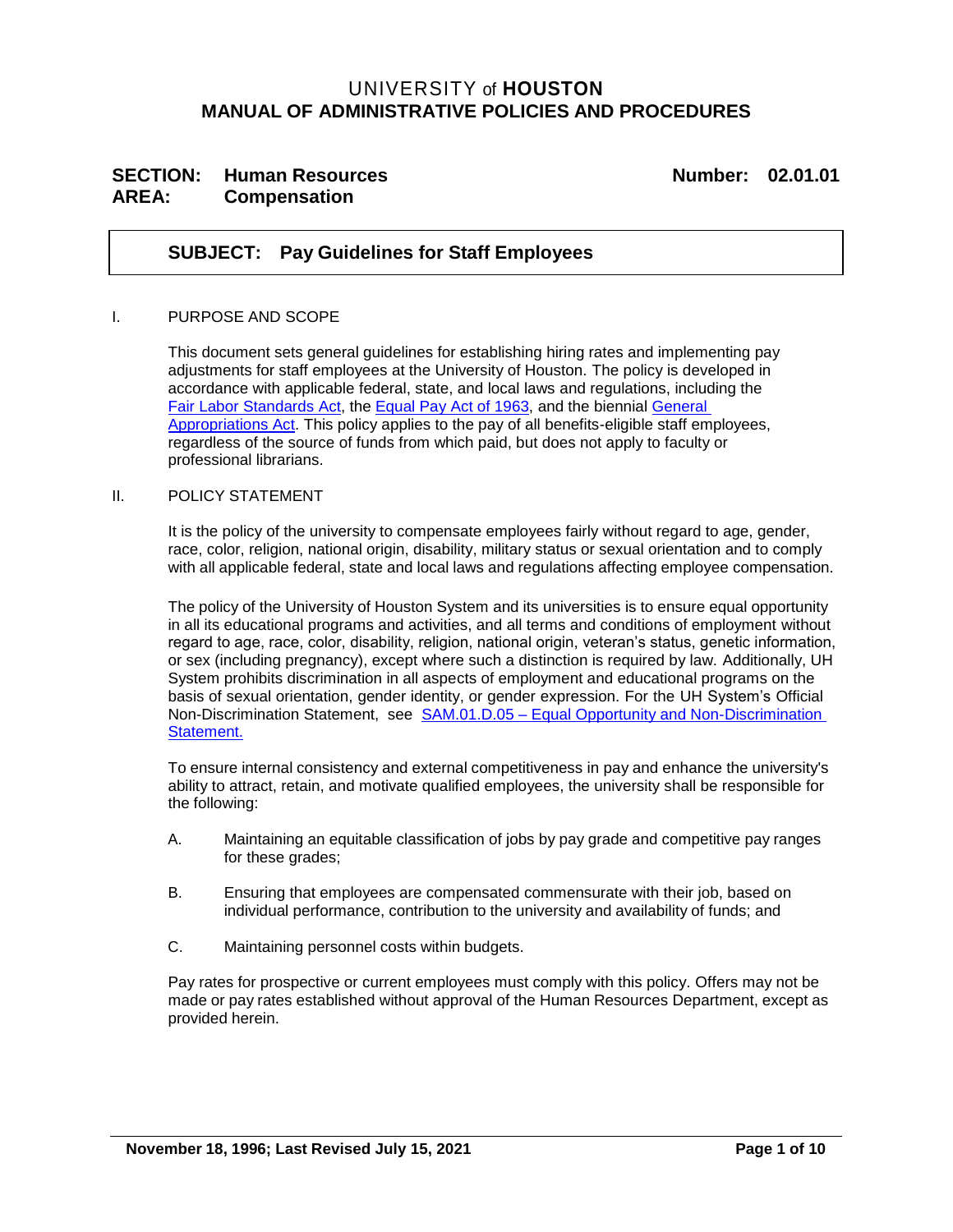#### III. DEFINITIONS

- A. Across-the-board increase: A certain percentage or amount of pay increase designated to all employees on the same date.
- B. Demotion: A change in duty assignment from a job in one classification to a job in another classification in a lower pay grade. Such a demotion may involve a decrease in compensation.
- C. Equity pay adjustment: An adjustment to an employee's base pay rate to correct or alleviate (1) a significantly negative pay relationship to the external market, and/or (2) a significant internal pay inequity. The definition of significant pay difference means greater than 15 percent.
- D. Hiring rate: The beginning pay rate at which an employee is hired into a job.
- E. Interim assignment: A temporary, acting, interim or similar assignment may be made to perform all or part of a vacant position, or to perform specific, temporary duties that are not expected to be of a permanent nature. A temporary pay increase may be granted to an employee for additional responsibilities for a specified period of time.
- F. Job: A collection of tasks, duties, and responsibilities that constitutes the assignment for one or more individuals whose work is of the same nature and that require essentially the same qualifications. Each job has an official university title and is assigned to a pay grade.
- G. Job classification: Assignment of a job to a pay grade based on a quantitative evaluation of the job.
- H. Job evaluation: The review of a job classification that may result in reassignment of the job to a higher or lower pay grade as a result of significant changes in responsibilities, duties, market value and/or requirements.
- I. Lateral transfer: A change in duty assignment to another job with the same pay grade and pay range. Normally, there is no change in pay associated with a lateral transfer.
- J. Merit increase: An in-grade pay increase granted in recognition of an employee's individual performance level and based upon documented performance criteria.
- K. Merit increase budget: The budget amount determined by the administration that is authorized for merit increases during the budget preparation.
- L. Midpoint: The pay level midway between the minimum and maximum rates of the pay range. Midpoints represent the university's desired competitive job rate relative to the external market.
- M. Pay grade: A pay level into which jobs of the same or similar value are grouped for compensation purposes. All jobs in a pay grade have the same pay range.
- N. Pay range: The range of pay rates established for a pay grade. The minimum and maximum of each pay range represent the minimum and maximum values, respectively, to the university of all jobs assigned to that particular pay range.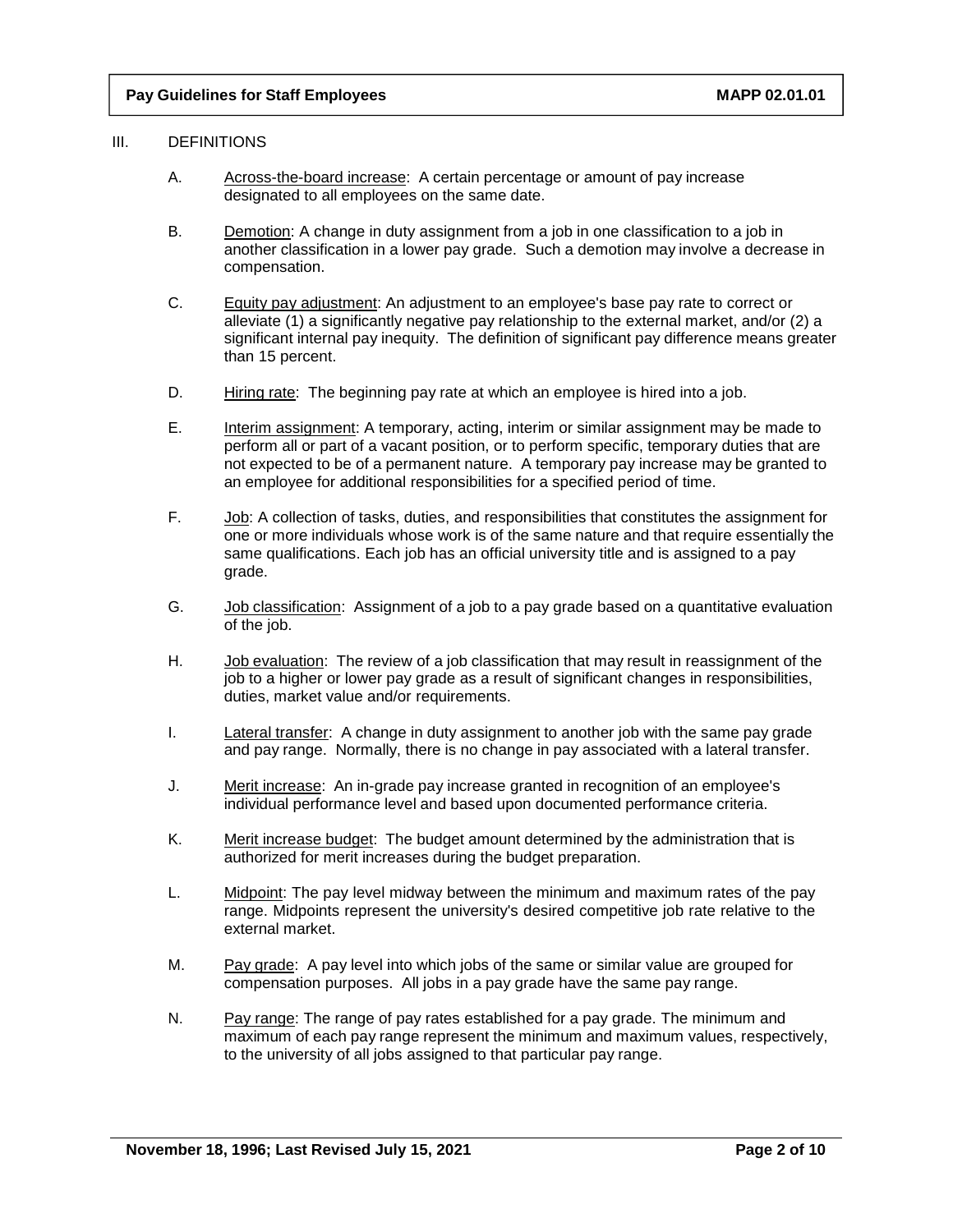- O. Pay rate: The specific salary or hourly rate within the pay range that is paid to the employee. Under terminology provided by federal law, exempt employees are paid salaries, and non-exempt employees are paid an hourly rate.
- P. Position: A unique placeholder used to assign a specific job code and title to a department for an individual employee, used to track full time equivalency (FTE). Many positions may be assigned to the same job code and title. This term is typically used for budgetary tracking of FTE.
- Q. Promotion: A change in duty assignment from one job to a new job in a higher pay grade, which involves a higher level of responsibility and higher job requirements, and usually involves an increase in pay. Generally, promotions are movement within the same job family or following a defined career path.
- R. Promotional increase: An adjustment to an employee's base pay rate associated with a promotion.
- S. Quartiles: The four equal parts of the pay range. Typically, an employee's pay position in the pay range is related to factors such as performance, job experience, and/or years of service.
- T. Reclassification: A change in a position's job title and/or grade level based on a significant change in the duties and level of responsibility, as revealed in an audit or review of the job by the Human Resources Department.
- U. Red circle rate: A pay rate that falls above the maximum of the pay range. Employees with red circle rates are normally not eligible for any type of base pay increase as long as their base pay rate remains above the maximum of the pay range. Exceptions to this require HR prior approval.
- V. State-mandated increase: An increase set by the State Legislature, normally as a provision of the General Appropriations Act, which sets limits and specifies certain terms of the increase. The General Appropriations Act may or may not provide funding for a state-mandated increase.
- W. Transfer: A move by an employee from one university job in one department/division to another vacant job in another department/division, resulting from voluntary application for the job by the employee. A transfer may be a promotion, a lateral move, or a demotion, depending upon whether the job transferred to is to be assigned a higher, the same, or a lower job classification and pay grade.
- X. Reorganization: A reorganizing of jobs within a department or reorganizing of departments and jobs within a division. This may result in jobs being evaluated and/or job title changes. Pay adjustments as a result of the reorganization of jobs are justified only by promotion, demotion, evaluation of the job, or equity using the definition and procedures contained in this policy.

#### IV. POLICY AND PROCEDURE PROVISIONS - SALARIES FOR NEW HIRES

Pay rates for new hires shall be set in accordance with the classification and related pay grade of the job (see MAPP 02.01.02 - [Classification of Staff Jobs\)](https://www.uh.edu/policies/_docs/mapp/02/020102.pdf), the qualifications of the applicant, the hiring department's recommendations, and other considerations such as the relationship to rates paid to similarly qualified employees in the job and organizational unit. Internal equity considerations are an important factor in determining appropriate levels of pay.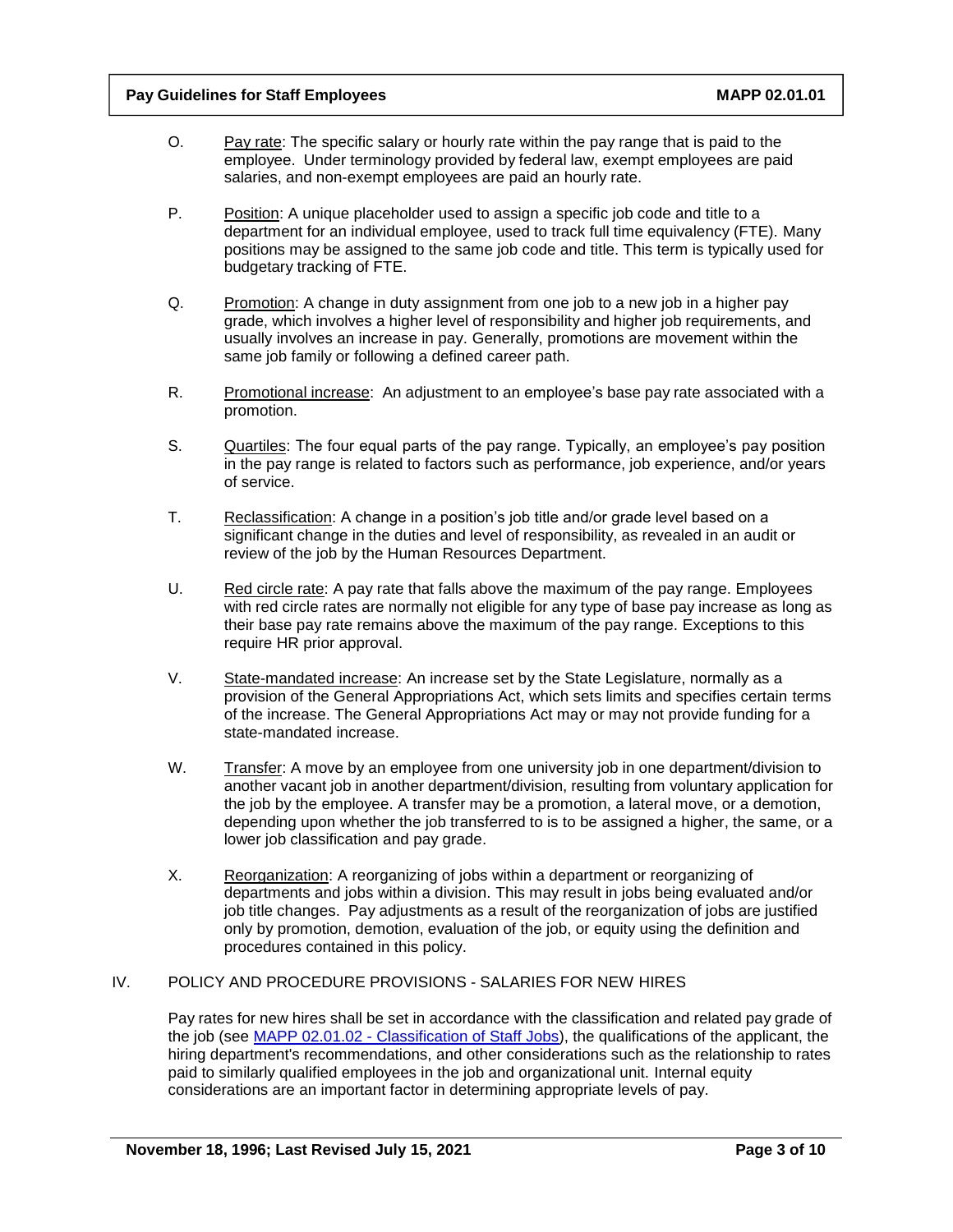## **Pay Guidelines for Staff Employees MAPP 02.01.01**

- A. Employees meeting the minimum qualifications of the job should normally be paid in the first quartile. However, pay rates for new employees possessing qualifications in excess of the minimum qualifications may be placed above the first quartile up to the midpoint of the range with the approval of the dean or director, and the college or division business administrator. Pay rates for new employees with exceptional qualifications may only be placed above the midpoint of the range with the prior approval of the dean or director, the college or division business administrator, and the Human Resources Department.
- B. The hiring college or division has full authority to set the pay for exempt and non-exempt jobs at rates up to and including the midpoint of the range based on the applicant's qualifications for the job. Pay rates above the midpoint require the prior approval of the college or division business administrator and the Human Resources Department.
- C. In determining hiring rates, consideration will be given to the position in the pay range, whether the rate allows sufficient room for future growth, and the relationship to rates paid to other employees in the job and/or organizational unit. Competitive external pay survey data will also be considered, under the advice of the Human Resources Department.
- D. A memo of justification must be submitted when requesting to hire an employee into either exempt or non-exempt job at a salary above the midpoint of the salary range, together with any supporting documentation.

## V. POLICY AND PROCEDURE PROVISIONS - EMPLOYEE PAY ADJUSTMENTS

Pay rates for employees may be adjusted only for the reasons listed below. Decisions to grant across-the-board increases cannot be initiated at the department, college, or division level. Decisions to grant merit or equity or rewards based increases must be part of the budget cycle plan and can be initiated at the division level if funds are available and require prior approval by Human Resources to ensure compliance and equity across the university is preserved. Pay Guidelines to assist Departments in determining the amount of pay increase to award will be posted on the [Human Resources web site](http://www.uh.edu/human-resources/) and communicated annually during the budget cycle. Pay adjustments above the maximum of the salary range are prohibited in general and in exceptional circumstances require prior approval of the college or division Vice President and the Human Resources Department.

- A. State-mandated increase: The legislature may establish requirements for employee pay increases - either across-the-board increases or increases based on merit. The legislature may provide additional funds to cover mandated increases, or increases may be mandated and not funded. Legislatively-mandated increases will normally be included as part of the budget cycle and will be effective September 1.
- B. Institutional decision: The University of Houston System or the University of Houston may provide for institution-wide pay increases - either across-the-board or based on merit. Institutional increases that take the employee's salary above the maximum of the range require prior approval of the Human Resources Department.
	- 1. University policy permits the awarding of merit increases to reward the employee's documented performance on the job.
	- 2. When a merit increase program is funded and authorized, the Human Resources Department will prepare and distribute detailed guidelines to college and division business administrators. The guidelines will include the authorized merit increase budget, funding requirements, performance eligibility criteria (based on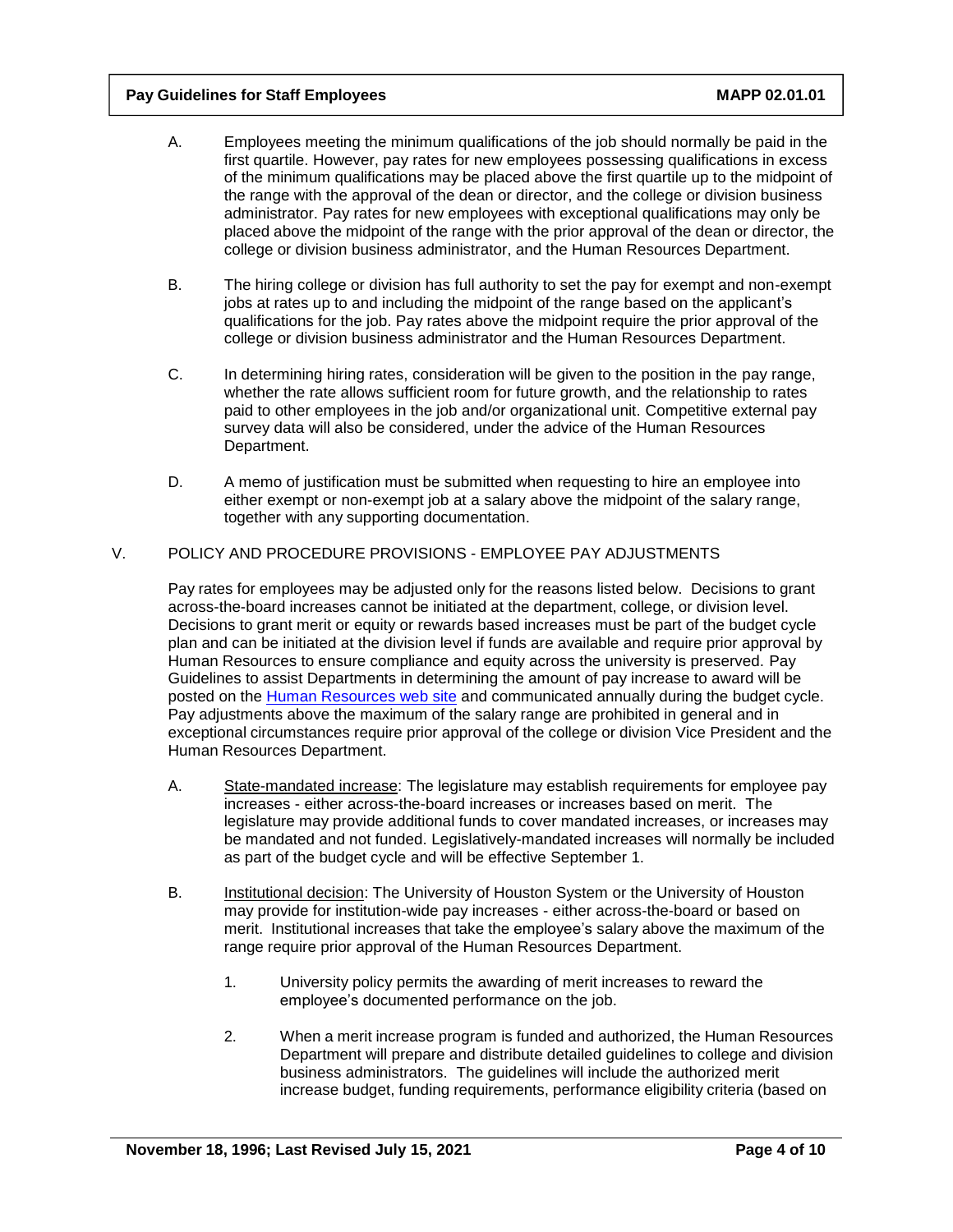the merit increase guidelines approved by the President for that fiscal year), and other program criteria.

- 3. Proposed merit increases will be reviewed, approved, and submitted in accordance with the detailed guidelines distributed by the Human Resources Department at the time of the authorized merit increase program.
- 4. Merit increases will not be communicated to employees until all applicable reviews and approvals have been obtained, including the Human Resources Department.
- C. Any adjustment to the pay of a staff employee whose new annual salary is \$120,000 or higher, requires the prior notification from Human Resources to the Senior Vice President for Administration and Finance. An adjustment of any amount to the pay of a President, Vice President or Dean also requires the prior approval of the board.

For all such requests for pay adjustments, a Justification of Salary Increase Memorandum must be completed and submitted to the Human Resources Department.

The approvals of the department head or director, the dean, the college or division business administrator, and the responsible vice president shall be obtained, as well as that of the Office of Sponsored Programs, when sponsored project funds are involved. The Human Resources Department will review and approve the increase.

- D. Other pay adjustments that may take place at other times at the discretion of the department, college or division include those based on the following circumstances:
	- 1. Promotion: An increase may be made to an employee's base pay when the employee moves to a more responsible job assigned to a higher pay grade. Typically an employee would be eligible for a promotion after their initial probationary period is passed (from date of hire—exempt is 1 year, non-exempt is 6 months); when their performance contributions have been documented; and when they have demonstrated the competencies, skills, and knowledge to move up to the next level in their career path or job family. The following factors will be considered by the hiring authority and by the Human Resources Department when determining rates of increases for promotions.
		- a. Rates paid to other employees in that job, both within the hiring college or division and across the university.
		- b. Pay range for the new job and the number of pay grades between the old job and the new job.
		- c. Job performance of the individual being promoted.
		- d. Qualifications of the individual, compared to the qualifications of other employees in the same job in the college or division, as well as other employees across the university.
		- e. Competitive external pay data, if available.
		- f. Whether the promotion involves a change from non-exempt to exempt classification.
		- g. When an employee is promoted, their pay will normally be increased to reflect the new level of responsibility. In isolated situations,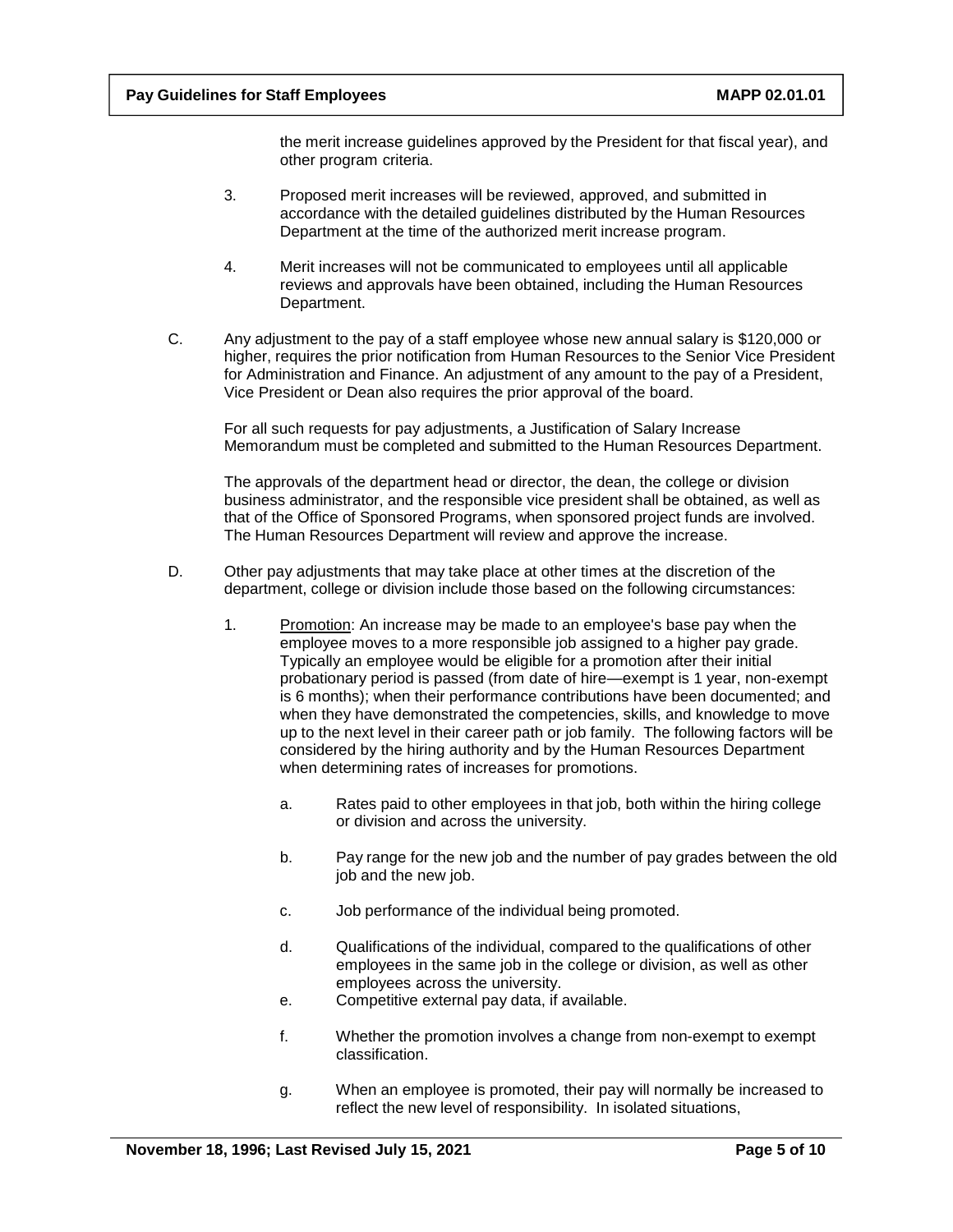when an individual's present base pay rate is at a higher level than rates paid to other employees in the same job, an individual may be granted a promotion with no change in pay.

- h. Any promotional increase should raise the employee's pay rate to at least the minimum of the new pay range. A promotional increase may not increase the employee's pay rate above the midpoint of the new pay range (see i).
- i. Promotional rates above the midpoint require the prior approval of the college or division business administrator, vice president and the Human Resources Department. A memo justifying the salary change must be submitted, together with any supporting documentation.
- 2. Enhanced Compensation Award: Employees whose contribution have been instrumental in the university successfully meeting or exceeding performance expectations as outlined in the state General Appropriations Act for institutions is eligible for a one-time direct pay award. Only staff employees with 12 months or more full-time employment with the university are eligible and this award shall not exceed 6.8 percent of an employee's annual base pay.
	- a. The award is not an addition to base pay.
	- b. The employee's achievement must be significant enough to qualify for recognition by the whole division.
	- c. One staff employee per division can be chosen to receive this award.
	- d. Once an employee has received this award, they are not eligible to receive it again for two years.
	- e. The division Vice President must forward the supporting paperwork to HR for review.
	- f. Performance contributions are determined by the division; HR ensures compliance with policy and regulations.
- 3. Employee Recognition Award: All benefits-eligible staff employees are eligible for a one-time direct pay recognition award not to exceed the amount of \$50.00.
	- a. Each department can define an award program to reward staff employees with approval of the division vice president.
	- b. The award can be a one-time direct pay amount, or entertainment tickets or other gifts, as long as the award value does not exceed \$50.00.
	- c. All employee recognition award programs must be documented in writing and must be approved by the division vice president and the Human Resources department. The programs must be managed so that awards are delivered in a fair and equitable manner.
	- d. Each award program must be approved by the division vice president and Human Resources prior to the department making the program available to the employees.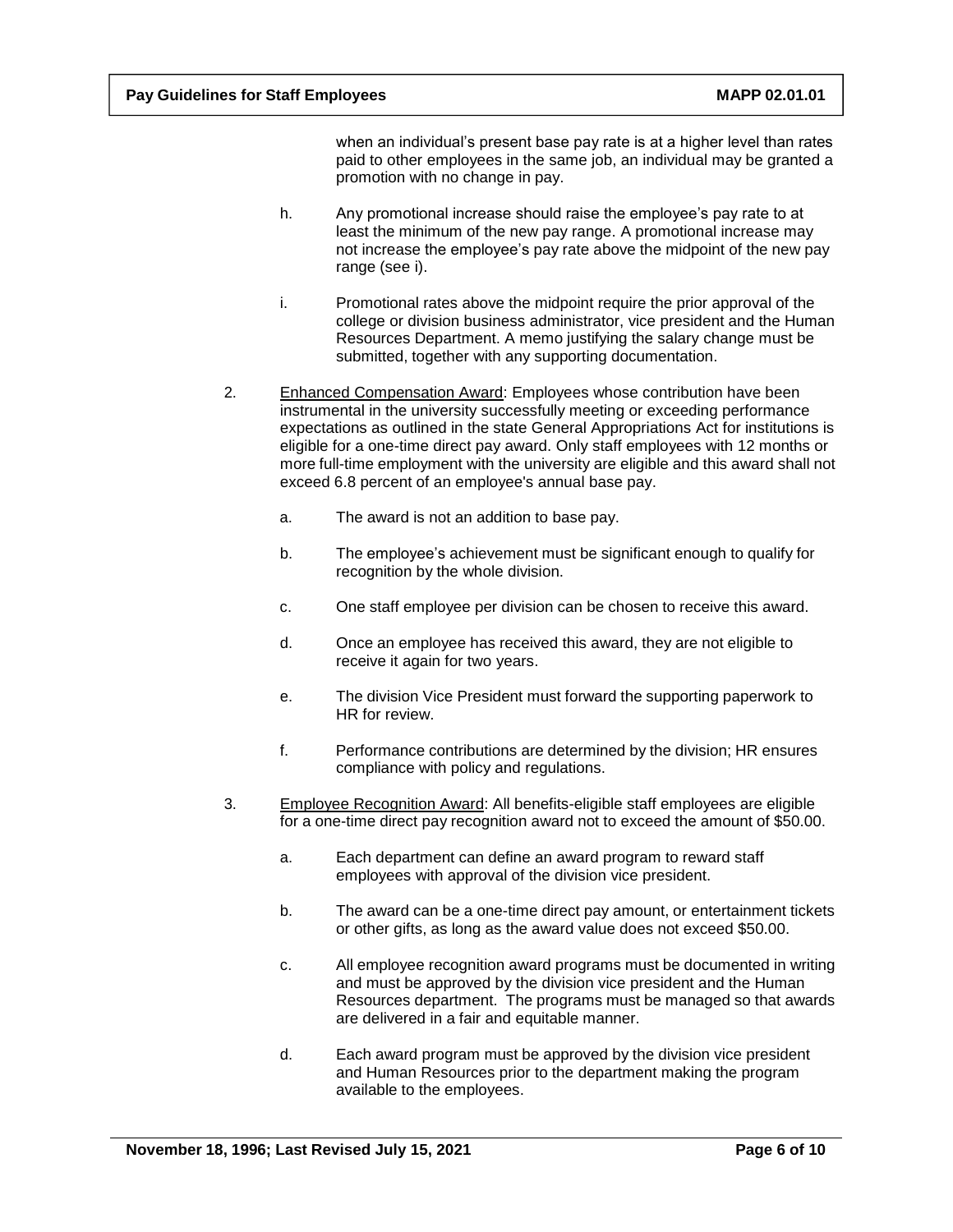- e. The division Vice President must forward the supporting paperwork to Human Resources for review.
- 4. Reclassification: Employees whose jobs are evaluated and then reclassified to a different pay grade may require adjustments to their base pay rates. This type of salary adjustment is not a result of performance; but a result of the job being evaluated and must be communicated as such by the immediate supervisor and/or manager to the employee.
	- a. The Human Resources Department may evaluate a job and reassign it to a different pay grade. More information regarding reclassification of jobs can be found in [MAPP 02.01.02 –](https://www.uh.edu/policies/_docs/mapp/02/020102.pdf) Classification of Staff Jobs.
	- b. When a job is evaluated and assigned to a higher pay grade, increases to the base pay rates of the employees in the jobs may be required. Calculations of the pay increases will normally be handled in the same manner as promotions (Section V.D.1. above). Any pay increase granted should raise the employee's pay to at least the minimum of the new pay grade.
	- c. Evaluating a job to a lower pay grade will not normally result in a reduction to an employee's pay. A downgrade will require that if the current pay of an employee is above the new maximum, the individual's pay will be "red-circled" and all increases to base pay will be withheld until the compensation level is less than the new maximum.
- 5. Lateral Transfers or Lateral Reclassifications: A lateral reclassification occurs when the responsibilities of a job have changed but are similar in scope, and the overall job requirements are comparable and have the same pay grade as the old job. A lateral transfer occurs when an employee transfers to another job within the same pay grade and pay range. Normally, there is no change in pay associated with a lateral transfer or lateral reclassification.
- 6. Equity: An equity adjustment may be made to correct or alleviate a significantly negative pay rate relationship to the external market or a significant internal pay inequity. This type of salary adjustment is not a result of performance; but a result of the job being evaluated and must be communicated as such by the immediate supervisor and/or manager to the employee.
	- a. The Human Resources Department conducts biennial audits of pay rates within classifications to identify potential pay inequities. It is also the responsibility of the college or division to bring to the attention of the Human Resources Department any significant pay inequity or other pay problem that may exist within the unit.
	- b. The dean or director may request an equity pay adjustment whenever they have reason to believe that the present pay level of an employee or group of employees is presenting any of the following problems and is, therefore, significantly reducing the University's ability to provide services:
		- i. The job(s) experiences an unusual level of turnover of employees in the group.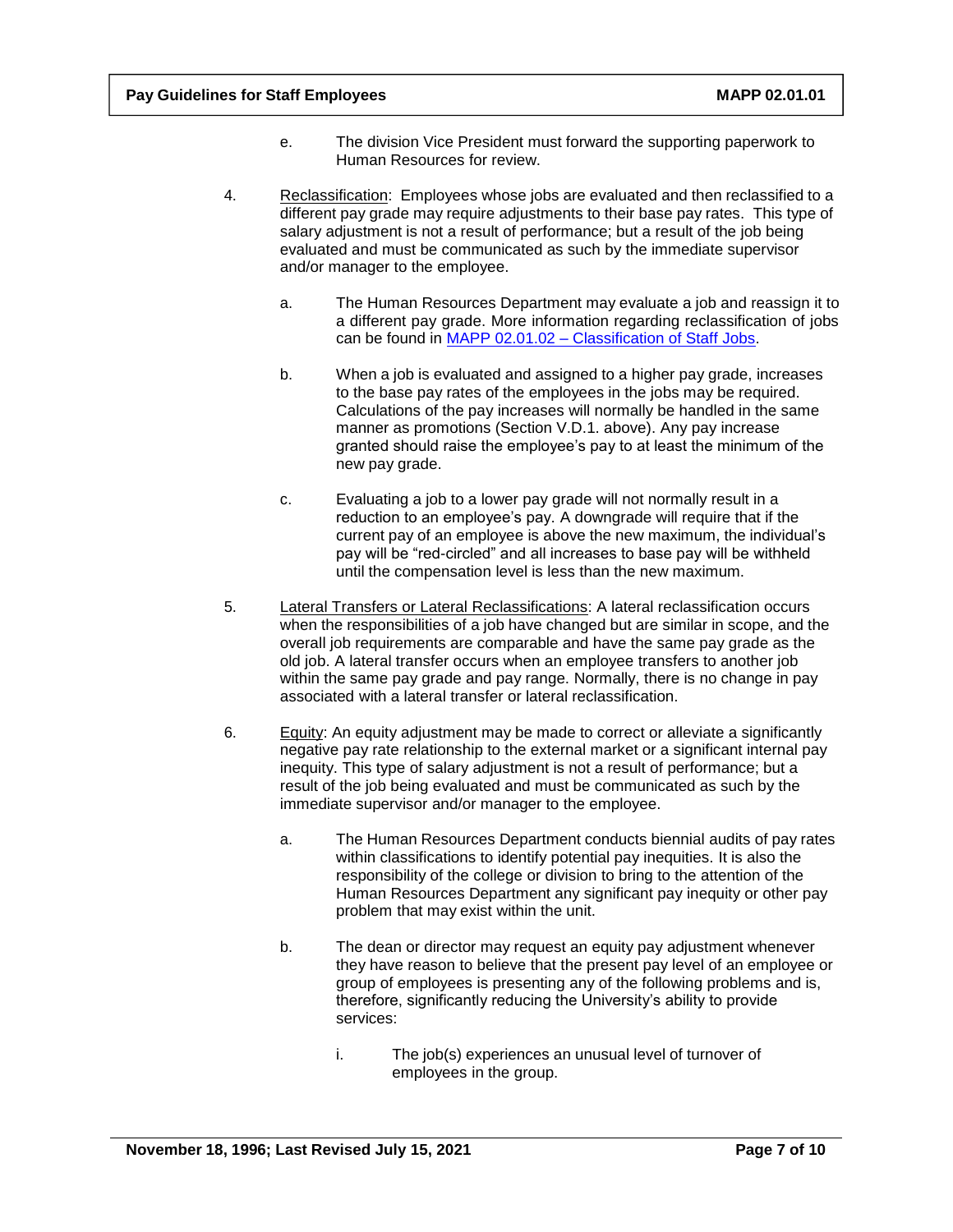- ii. The affected college or division has experienced difficulty in recruiting qualified candidates to fill vacant jobs.
- iii. A significant disparity exists in rates for similarly classified employees in that unit.
- iv. The level of pay is substantially below the comparable level of compensation for similar employment outside the University of Houston.
- v. Significant difference in pay is defined as 15% or greater.
- 7. Demotion: Pay rates of employees assigned to lower pay grades may be adjusted downward based on the pay rates of incumbents in the new classification. If the employee's pay rate is above the maximum of the job and the demotion is not a result of performance; the employee's pay rate can be "redcircled" and all increases to base pay will be withheld until the compensation level is less than the new maximum.
	- a. New pay levels of employees who are demoted to jobs assigned to lower pay grades will be based primarily on the base pay rates of current employees in the new classification.
	- b. A demotion may result in a reduction in the employee's base pay:
		- i. When a job is evaluated as a result of management initiative and reassigned to a lower job classification and pay grade, the employee's base pay rate will normally be reduced.
		- ii. When an employee transfers voluntarily to a different job assigned to a lower job classification and pay grade, the employee's base pay rate may be reduced.
	- c. All demotions require the prior approval of the Human Resources Department.
- 8. Interim assignment: A temporary pay increase may be granted for assuming additional responsibilities on an interim basis for a specified period of time or until the vacant job is filled. Interim assignments will not result in changes to exemption status as defined in FLSA regulations.
- 9. Additional Compensation: A temporary pay increase for work performed outside the employee's normal duties and outside normal work hours. Additional Compensation is pay in addition to the employee's regular base salary. Nonexempt employees shall be paid overtime as required by the Fair Labor Standards Act and state regulations. More information regarding additional compensation can be found in MAPP 02.01.06 – Additional Compensation – Exempt Staff and MAPP 02.01.03 – [Overtime/Compensatory](https://www.uh.edu/policies/_docs/mapp/02/020303.pdf) [Time.](http://www.uh.edu/af/universityservices/policies/mapp/02/020103.pdf)

## VI. POLICY PROVISIONS - GENERAL

A. Funds for university wide pay adjustments are usually determined during the annual budget preparation cycle and shall be approved by the Board of Regents with the annual operating budget.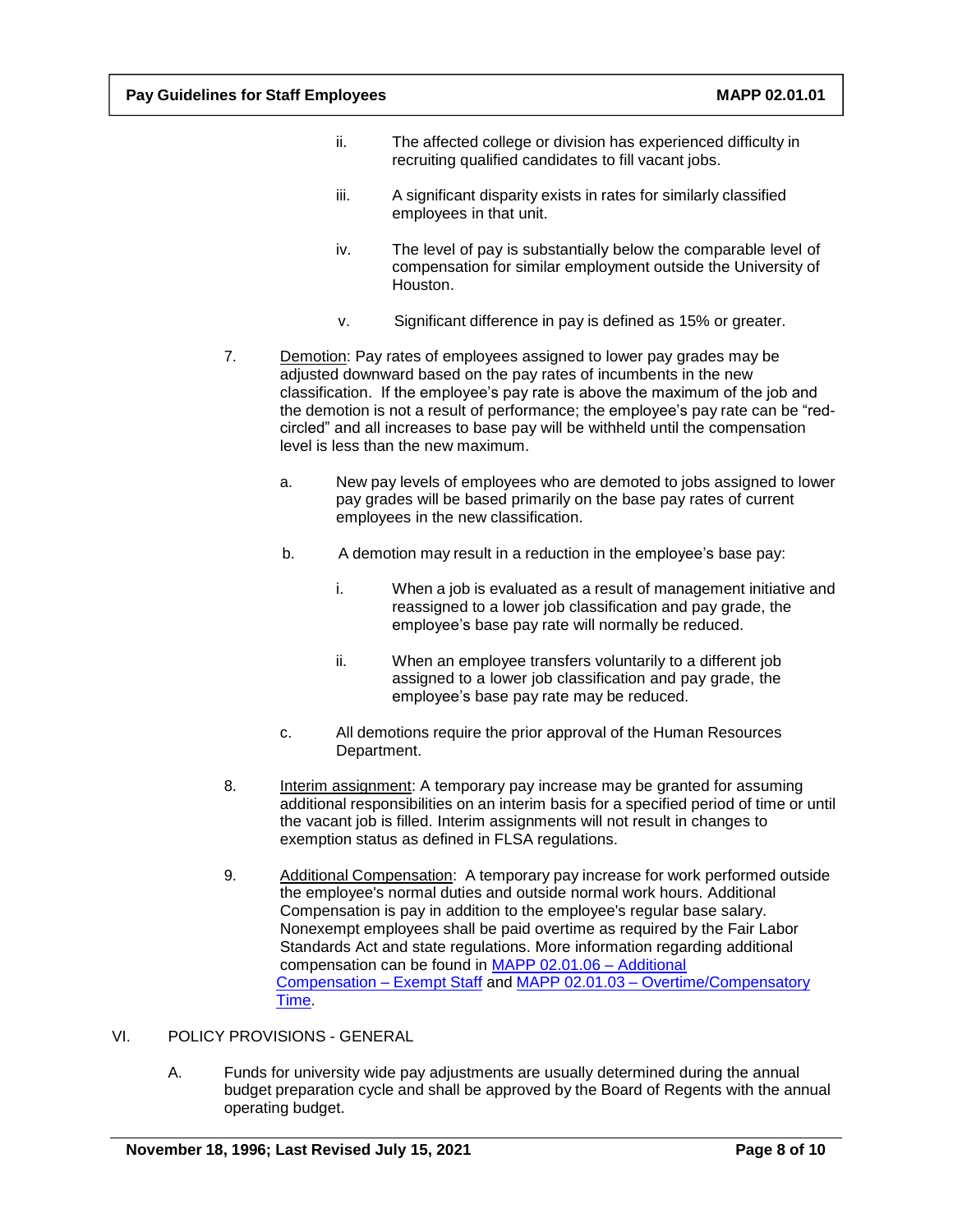### **Pay Guidelines for Staff Employees MAPP 02.01.01**

- B. Except where across-the-board increases are mandated or equity adjustments are required, the recognition of meritorious performance should be the dominant consideration in reviews and adjustments of pay. The Human Resources Department shall maintain and communicate up-to-date, written procedures for evaluation of employee performance. All employees must receive a review of their performance at a minimum of once per fiscal year. These annual reviews can form the documentation necessary to justify merit increases.
- C. An employee with delinquent university debt is ineligible for any personnel action that results in increased status or pay or any other financial benefit until the delinquent debt is paid in full. (MAPP 05.03.01 - Employee Financial [Responsibility\)](https://www.uh.edu/policies/_docs/mapp/05/050301.pdf)
- D. All pay adjustments are subject to review, approval, and recommendation through established channels, including the Human Resources Department.
- E. Benefit Replacement Pay: Benefit Replacement Pay for eligible employees (continuous state service since 8/31/1995) is considered to be included in the salary for current and newly-hired employees, as well as for any subsequent salary adjustments.
- F. All approvals prescribed in this MAPP must be obtained prior to the effective date of the pay increase or change in salary. Documents changing employee records received in Human Resources after the effective date of the pay increase or change shall have the effective date changed by Human Resources to reflect the date of the beginning of the next pay period.

#### XII. REVIEW AND RESPONSIBILITY

| Responsible Party: | Associate Vice President, Human Resources |
|--------------------|-------------------------------------------|
| Review:            | Every five years                          |

XIII. APPROVAL

/*Raymond Bartlett/* Senior Vice President for Administration and Finance

President

/*Renu Khator/*

Date of President's Approval: July 15, 2021